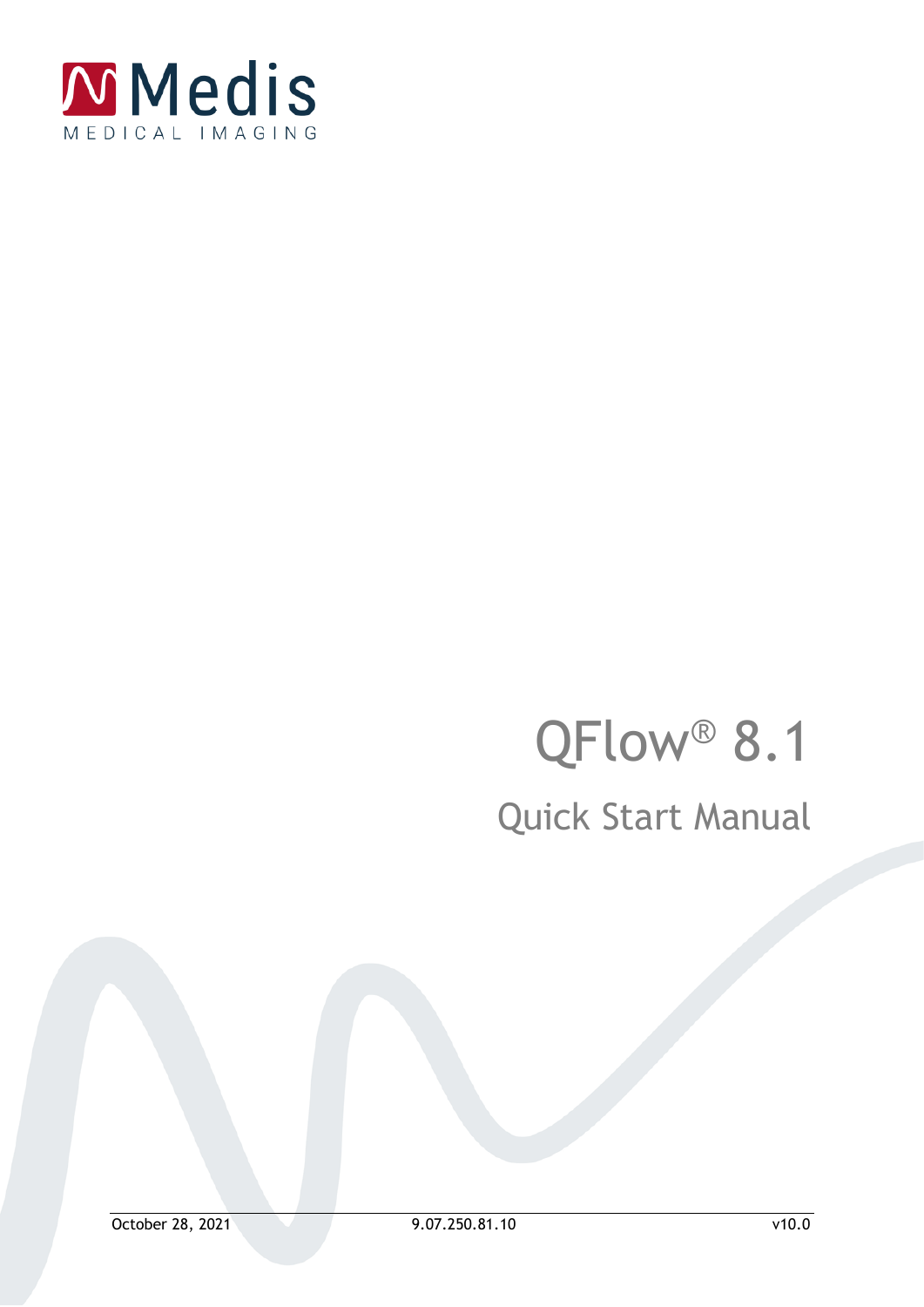### **Table of Contents**

| $1 \qquad \qquad$ |  |
|-------------------|--|
| $2^{\sim}$        |  |
| $3^{\circ}$       |  |
| $\overline{4}$    |  |
| $5^{\circ}$       |  |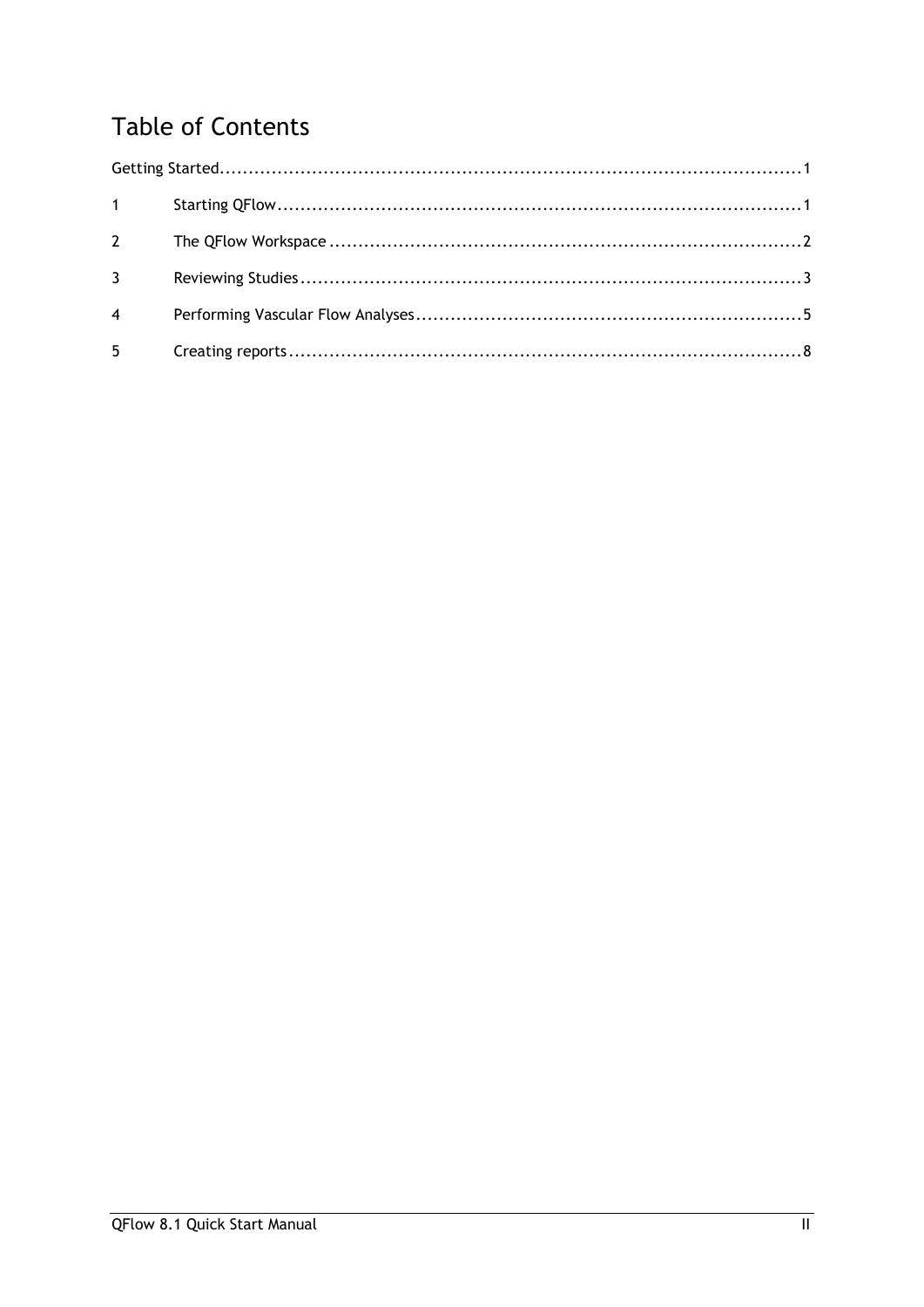# Getting Started

### <span id="page-2-1"></span><span id="page-2-0"></span>**1 Starting QFlow**

This chapter explains how:

• How QFlow is started and how data is loaded into QFlow

QFlow can be started from Medis Suite. Series that have been loaded in Medis Suite can be selected and dropped onto the QFlow icon using the left mouse button, which will start QFlow. Exactly 1 phase and 1 magnitude image series need to be selected and dragged onto the QFlow app. The selected series are then displayed in QFlow.

The following image shows how a phase and a magnitude image can be dropped simultaneously onto the QFlow icon.



QFlow requires both phase and modulus series. An error occurs if only one of these types is loaded.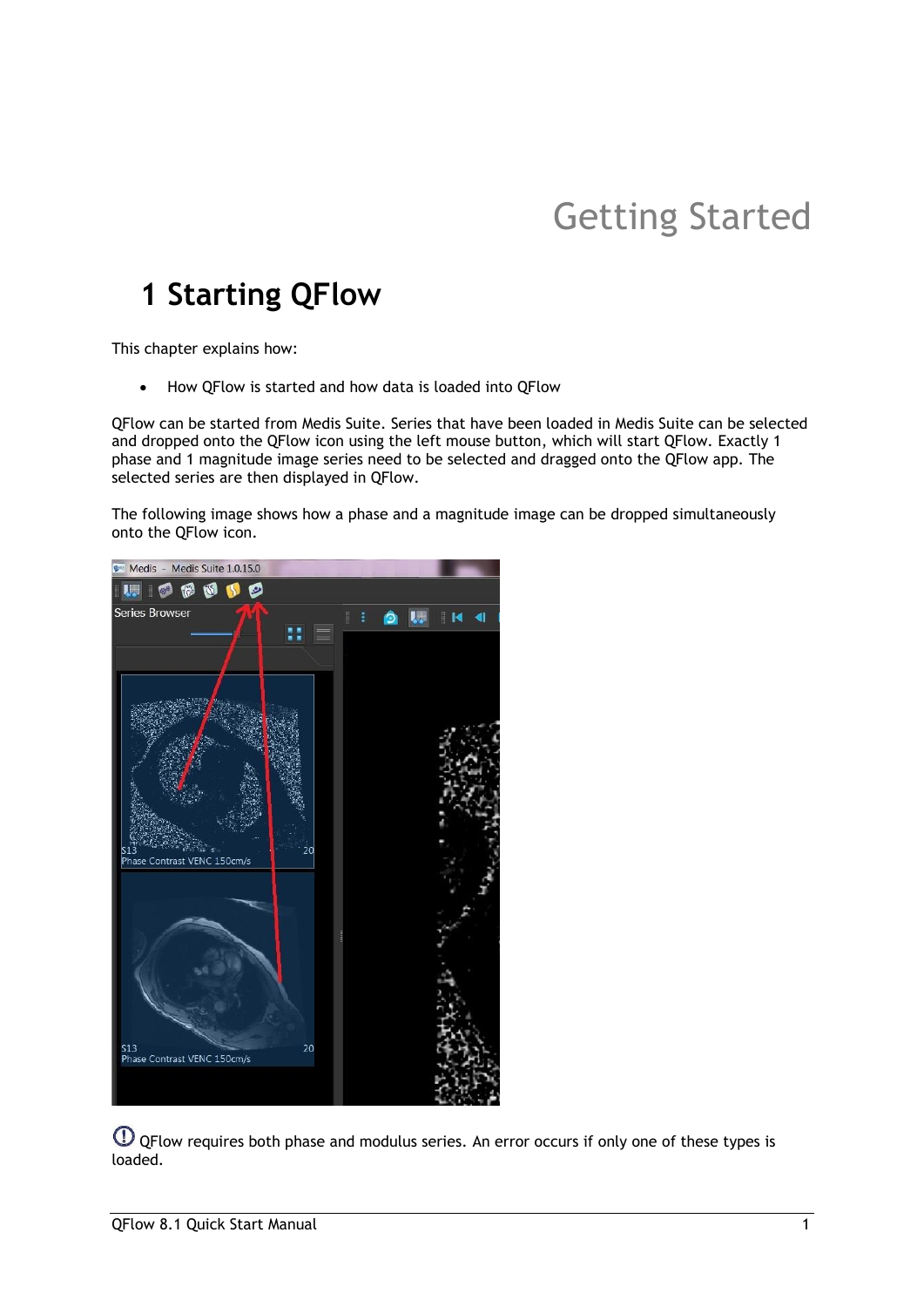## <span id="page-3-0"></span>**2 The QFlow Workspace**

This chapter explains:

The contents of the QFlow workspace

The QFlow main workspace consists of a set of toolbars, a phase view, a modulus view and a thumbnail view. The application menu is accessible through a menu icon in the toolbar.



#### **Phase view**

The phase view shows a velocity image of the selected series.

#### **Modulus View**

The modules view shows a modules image of the selected series.

#### **Thumbnail View**

The thumbnail view shows thumbnail images of the selected series. The thumbnail view shows either phase images or modulus images. This can be configured through through the application menu. The thumbnail marked with the red border corresponds to the image displayed in either the phase view or the modulus view.

#### **Toolbar**

The toolbar area consists of a Medis Suite toolbar and several QFlow toolbars. The QFlow toolbars can be used to access the application menu, to start a movie, to show a graph, to access the main settings, and to perform some basic image manipulations like panning or zooming. The QFlow toolbars can also be used to undo and redo some actions, to create a snapshot, to detect or draw contours and to edit or delete them.

#### **Menu**

The application menu is accessible through the  $\bullet$  button and can be used for example to reset the layout, to view graphs, to view reports, to view study parameters, to change settings, to detect and edit contours, to undo or redo actions and to cut, copy and paste elements.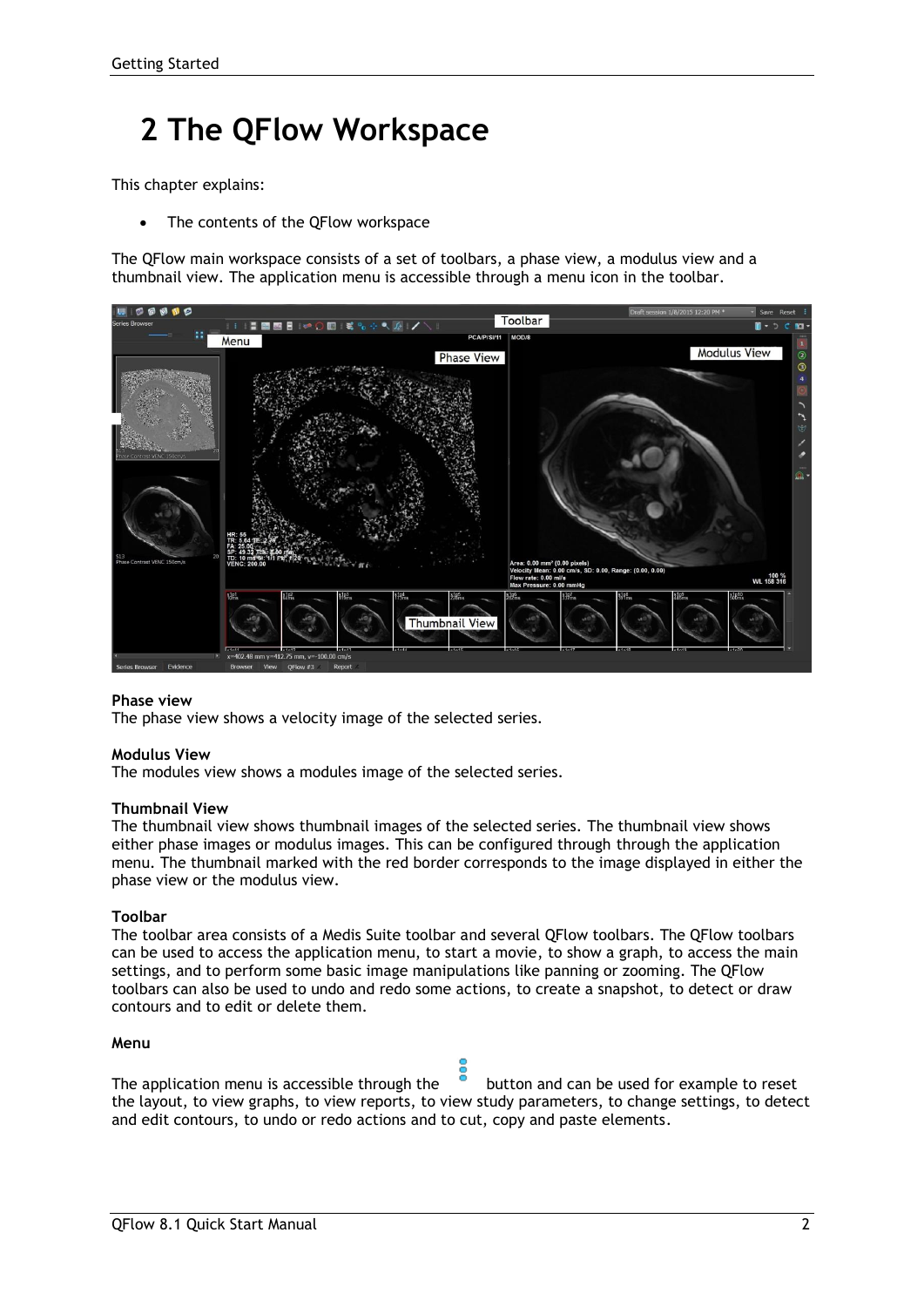### <span id="page-4-0"></span>**3 Reviewing Studies**

This chapter explains how to:

- Browse the images in the Modulus View and Phase View
- Select an image
- Switch between phase and modulus images in the Thumbnail View
- View the series in the Movie window
- Scroll through the images
- Zoom in or out
- Pan
- Adjust the window width and level
- Select the Edit mode

#### **To browse the images**

• Use the arrow keys on your keyboard to browse the images in the Modulus View and Phase View.

#### **To select an image**

• Click an image in the Thumbnail View to select it.

This displays the image in the Phase and Modulus Views.

#### **To switch between phase and modulus images in the Thumbnail View**

• Click to open the application menu and Select **View > Modulus Images** or **View > Phase Images**.

#### **To view the series in the Movie window**

• Click in the toolbar or press F5.

#### **To scroll through the images**



• In the toolbar, click  $\Box$ . Pressing the left mouse button and moving the mouse from left to right allows you to scroll through the phases. Pressing the left mouse button and moving the mouse up and down allows you to scroll through the slices.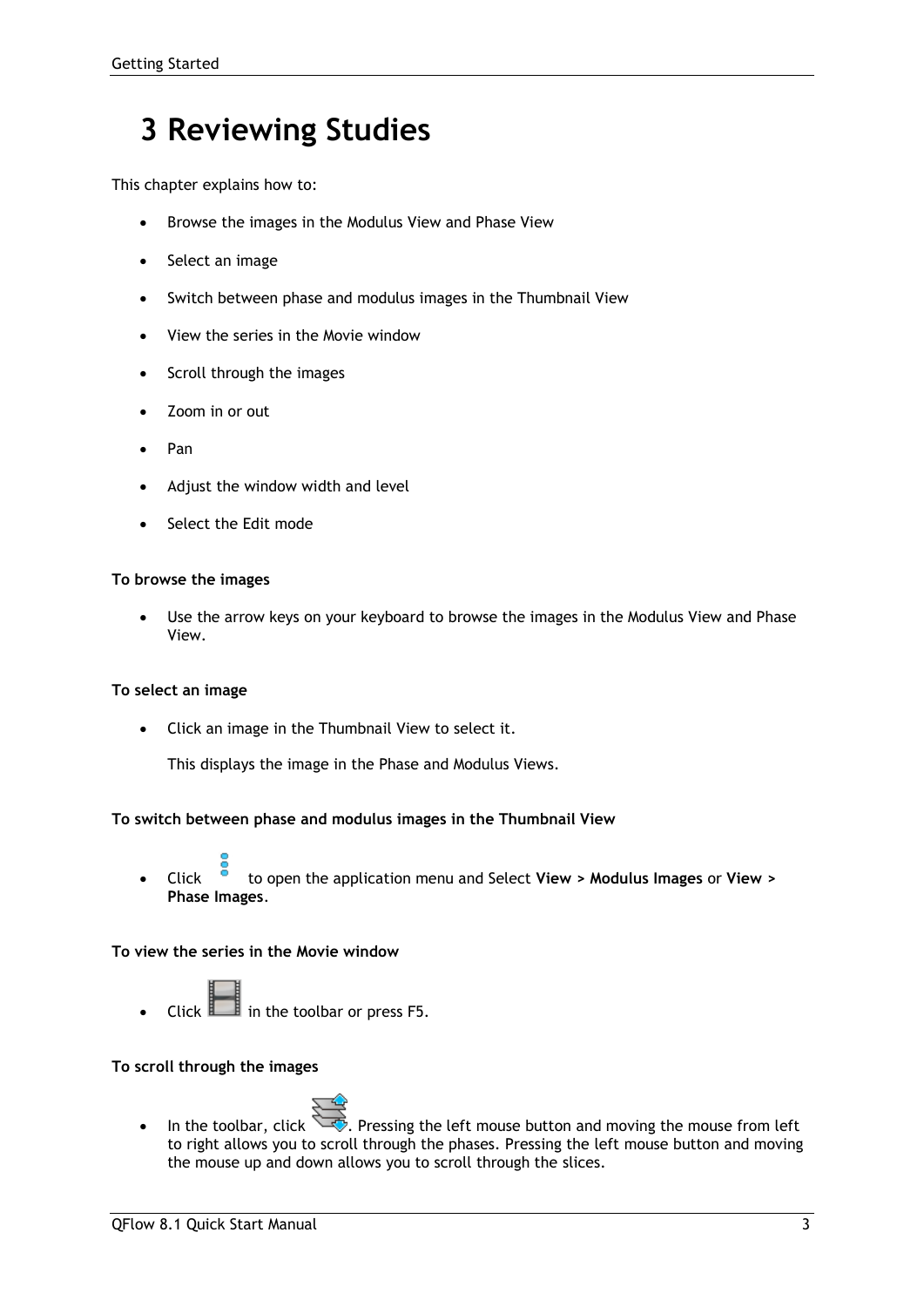#### Or,

Press the left and right mouse button simultaneously and move the mouse from left to right to scroll through the phases. Pressing the left and right mouse button and moving the mouse up and down allows you to scroll through the slices.

#### **To zoom in or out**

• In the toolbar, click . You can zoom in by pressing the left mouse button and moving the mouse down. You can zoom out by pressing the left mouse and moving the mouse up.

Or,

• Press + to zoom in or – to zoom out.

Or,

Press the left and middle mouse buttons and move the mouse down to zoom in or move the mouse up to zoom out.

#### **To pan**

• In the toolbar, click  $\mathbb{U}^*$ . You can pan by pressing the left mouse button and dragging the mouse.

Or,

Press the middle mouse button and drag the mouse.

Panning only works when the images are zoomed in.

#### **To adjust the window width and level**

• In the toolbar, click **U**. In the Phase View or Modulus View, hold down the left mouse button and drag.

Or,

• Press the right mouse button and drag the mouse.

#### **To select the Edit mode**

In the toolbar, click  $\mathbb{X}^{\bullet}$  . In the edit mode you are able to draw contours, distance measurements, profile lines etc.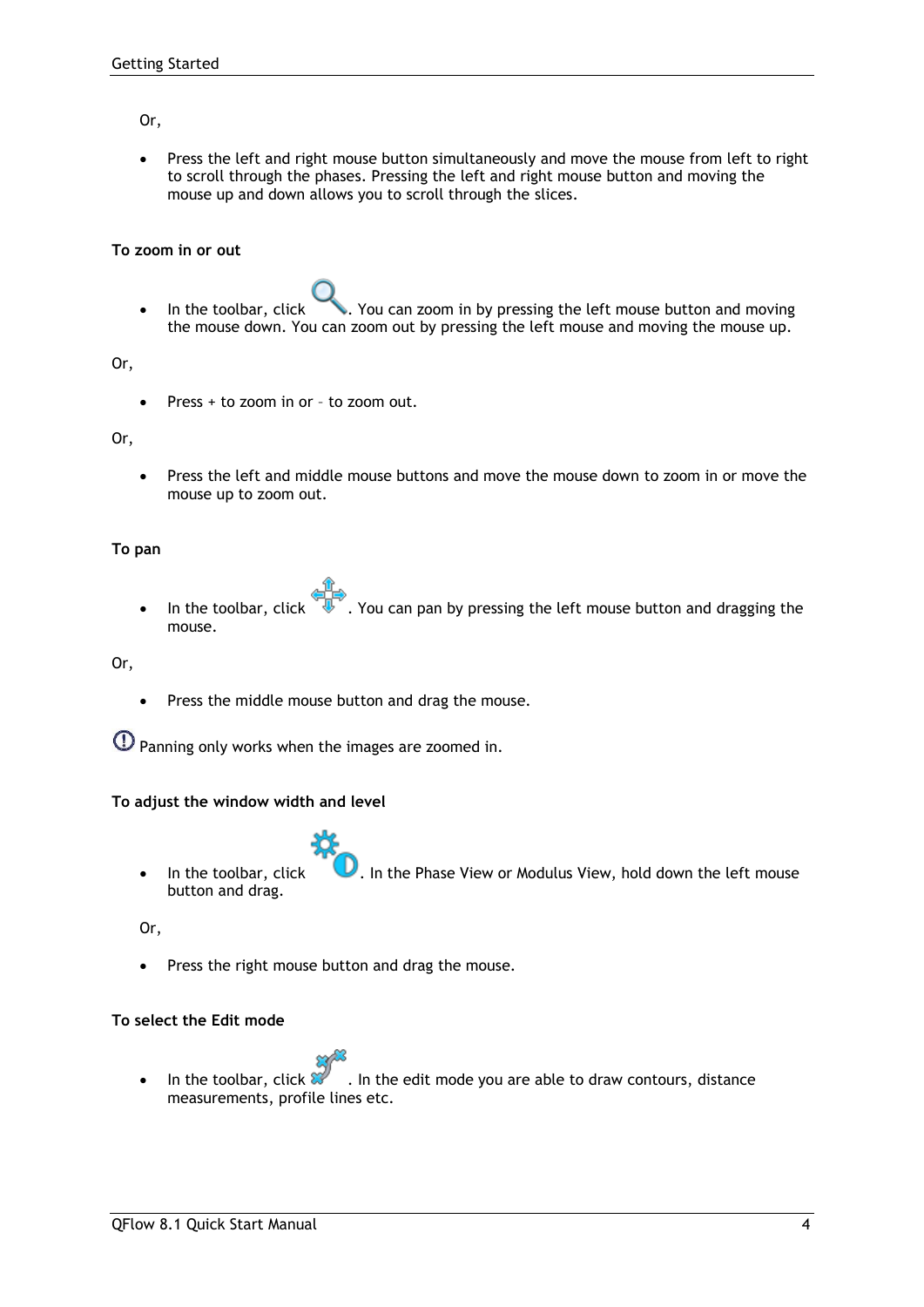### <span id="page-6-0"></span>**4 Performing Vascular Flow Analyses**

This chapter explains how to:

- Perform a vascular flow analysis
- Apply background correction
- View analysis results

Now that we have reviewed the series, we are going to perform a vascular flow analysis using the automatic contour detection.

If you want to perform a transvalvular flow analysis, you have to create contours manually. For detailed instructions, refer to the QFlow User Manual.

Automatic contour detection is performed based on the settings specified in the Contour Detection Settings window. You can access these settings by selecting **Settings > Contour Detection Settings…** from the application menu.

- When you are using the analysis to obtain results on the average flow velocity, make sure that contours are present in every phase.
- Automatically and manually created contours can lead to incorrect results. Make sure to review them and correct if necessary.

#### **To perform a vascular flow analysis**

- 1. Select the image that shows most contrast between the vessel and the background.
- 2. Click  $\bigcup$  in the toolbar.
- 3. Click .
- 4. In the Phase or Modulus View, click to select the center point of the vessel you want to analyze.
- 5. Verify that the contour is correct.

 $\blacktriangleright$  The maximum velocity pixel within the contour in this phase is marked by an orange square, the minimum velocity pixel is marked by a blue square.

To create a new contour, you can place the center point again.

To draw or edit the contour, click or and trace the contour in the Modulus or

Phase View, or click and drag the contour. To reshape the contour, right-click in the view, select **Contour Shape**, and select one of the reshaping options from the submenu.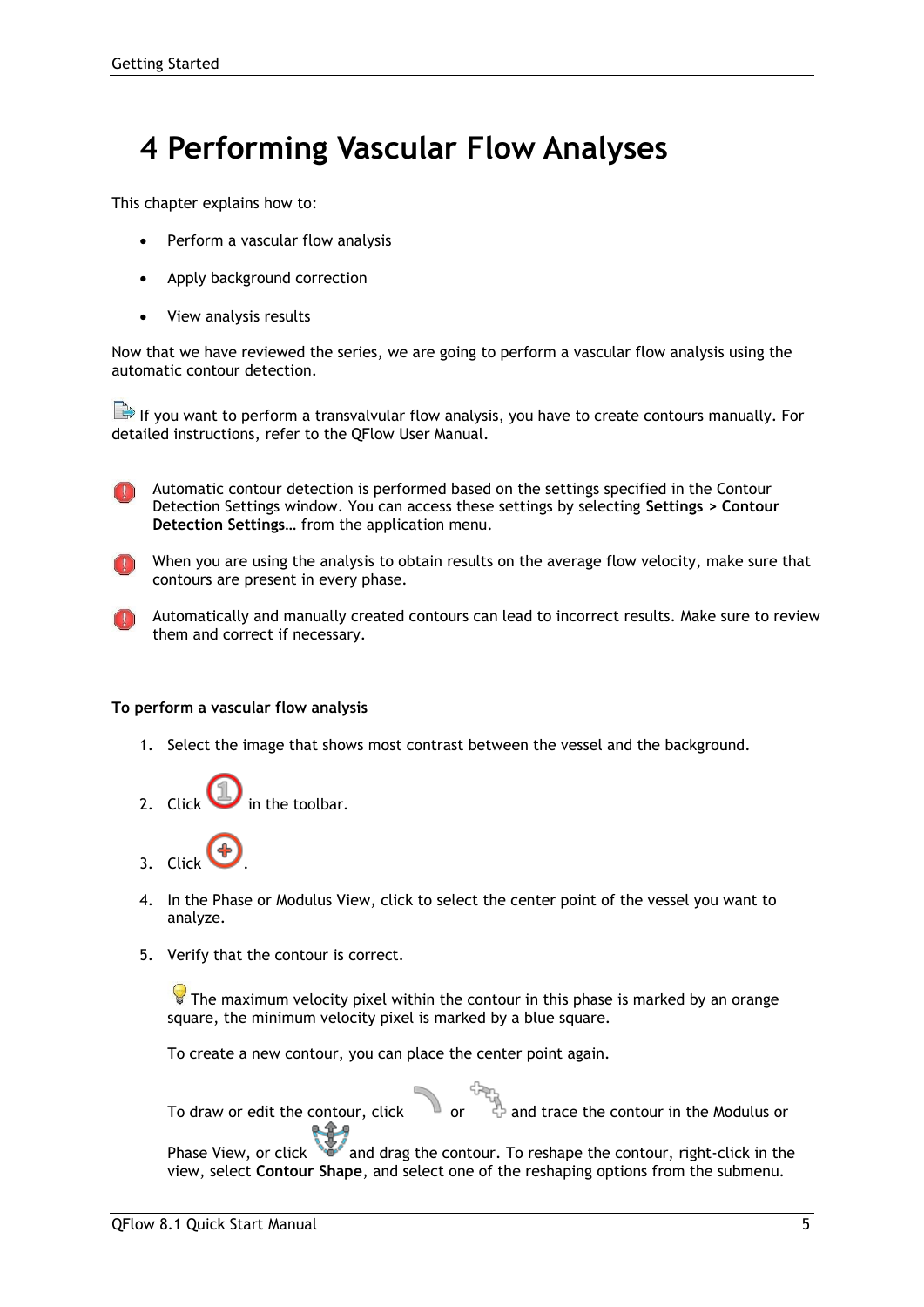6. If you want to analyze a second, third, or fourth vessel in the same series, click , in the toolbar, and repeat steps 3 through 5 for each vessel.



7. Click  $\triangle$  or press CTRL+D to automatically detect contours in the other images of the series.

You can detect contours for all vessels you marked in one go. Click the arrow next to

this icon , and from the submenu, select **Detect Contours of All ROIs**. This detects contours for all vessels (regions of interest) you marked in the entire series.

8. Check if all contours have been detected correctly. Make sure to edit incorrect contours.

Click  $\mathbb{A}$  or press CTRL+D again to automatically redetect the contours.

#### **To view analysis results**

1. Click , press F7, or select **View > Graph** from the application menu.

This displays the Volume diagram.

 $\blacktriangleright$  Click a point in the curve to display the corresponding image in the Phase View and Modulus View.

2. Select the diagram of your choice from the **Show** drop-down list.

#### **To add or hide curves in flow diagrams**



#### **To apply background correction using the ROI4 area method**

If needed, you can apply background correction. The ROI4 area method is one of four methods for background correction that are available.

Refer to the QFlow User Manual for instructions on performing background correction using one of the other methods.

1. Click to open the application menu and Select **Settings > Main…**or click

2. On the **Background subtraction** tab, from the **Subtract background flow** drop-down list, select **ROI 4 area** and close the settings dialog.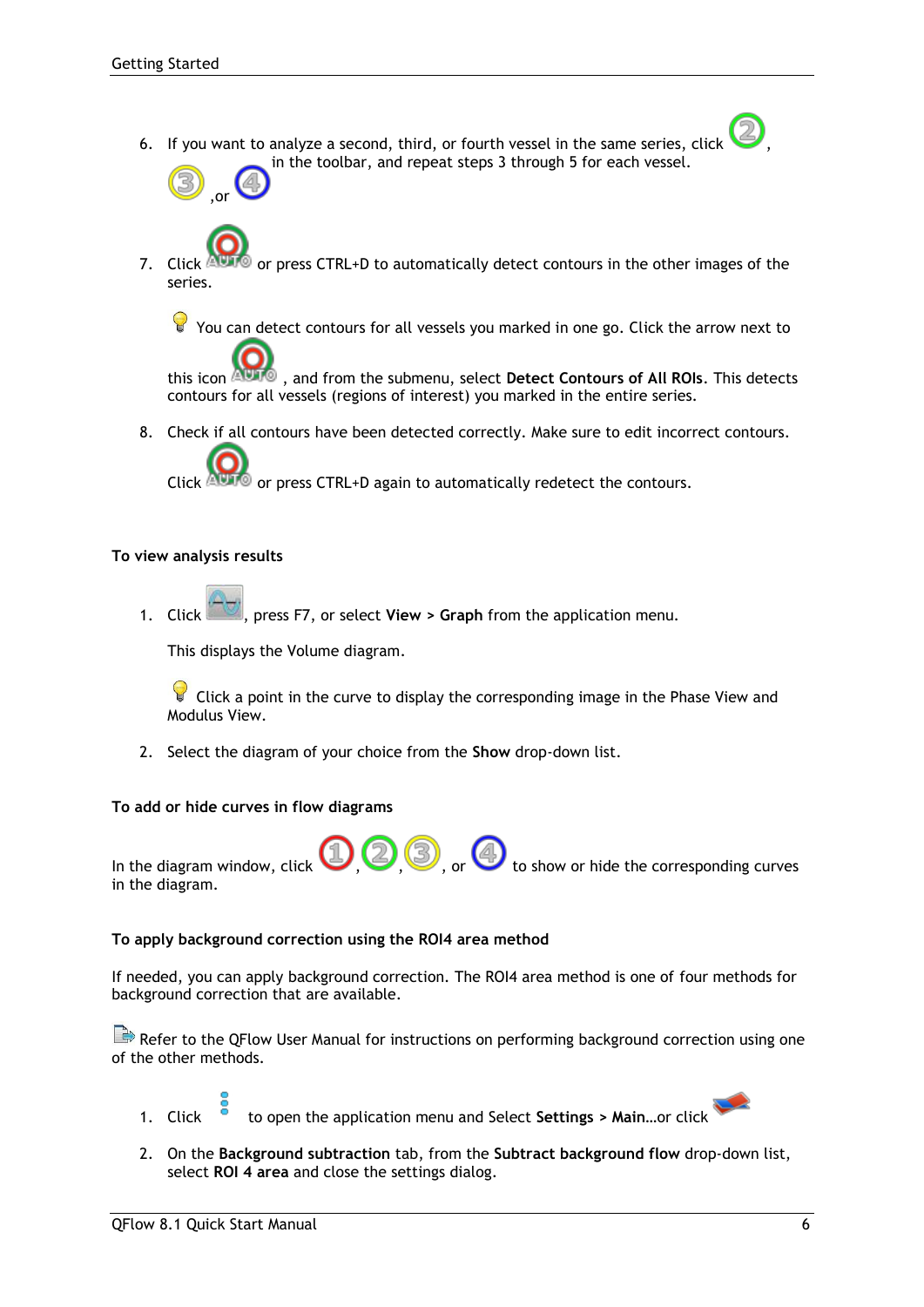- 3. In the toolbar, select  $\bigcirc$ , and then select or .
- 4. In the Phase or Modulus View, trace a contour in an area where you expect no flow. Make sure that you do so as close to the vessel as possible.
- 5. Press CTRL+C and then CTRL+SHIFT+V.

This copies the contour to the other images.

6. Check the area in all images to verify that it does **not** cover areas where flow is to be expected. Edit the contours if necessary.

You can move a contour as follows. Select its ROI icon in the toolbar, then press CTRL and use the left mouse button to move the contour.

7. Any results that you now view are corrected for background flow.